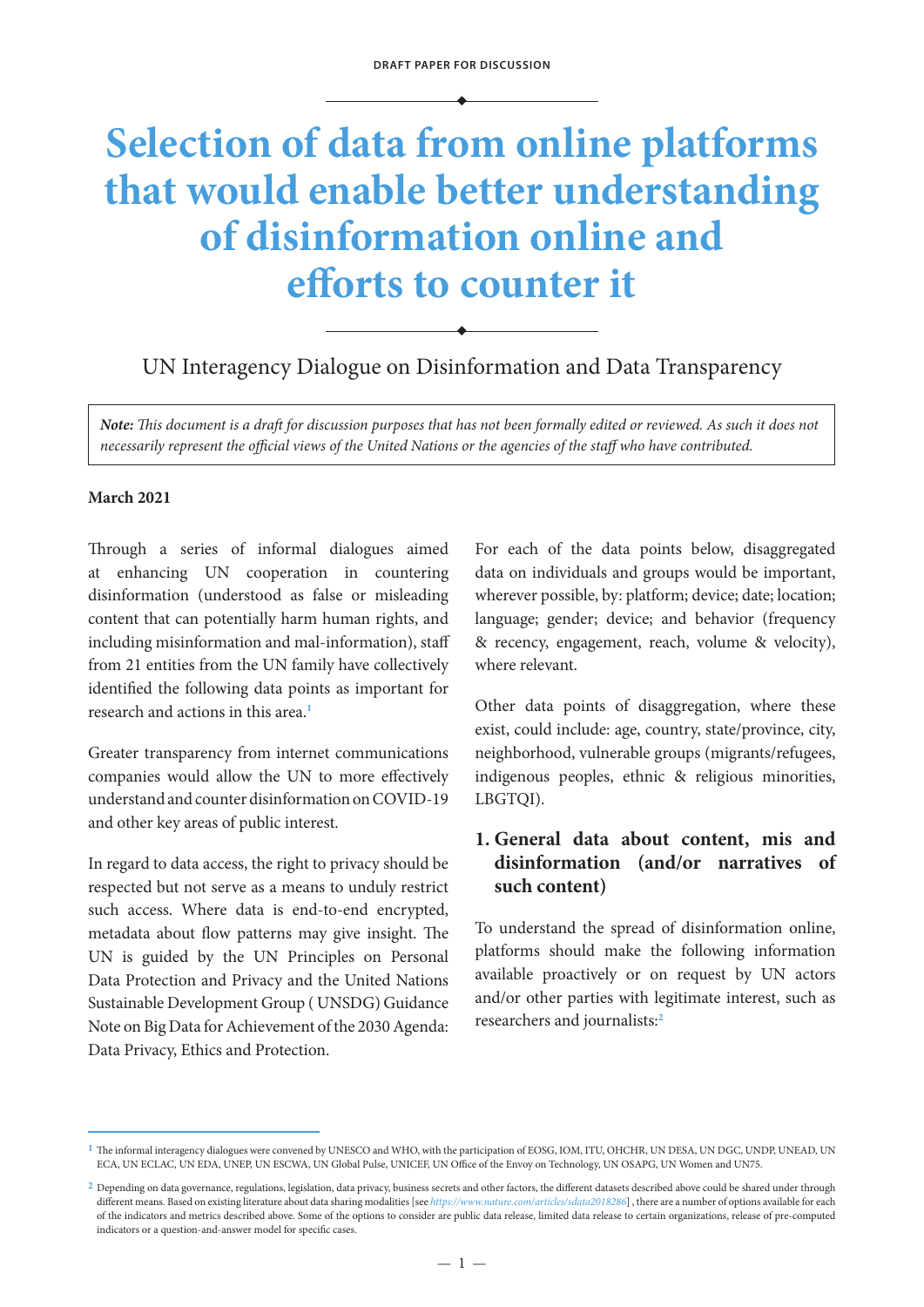- The number of posts and messages containing mis or disinformation detected in a selected time frame, and mechanisms which could allow an estimate of its representativeness - e.g. what percentage of the total content (by number of accounts, by daily traffic, etc.) that number represents.
- The number of users who saw, engaged with, reacted to, and shared/forwarded those posts and messages, and mechanisms to infer their representativeness.
- Detection of source of the content, particularly in regard to it originating on (or referencing/linking to) other platforms and/or services.
- Metadata needed to understand content 'mutated'/ adapted from past occurrences (zombies) or across content types and platforms.
- The number of users who saw those posts and messages, and what percentage of the total user base that number represents.

A categorization and quantification of the types of disinformation that are most commonly detected.

- A categorization and quantification of the types of mis and disinformation content formats (e.g., videos, photos, videos, text) which are most common and receive the most engagement.
- A categorization and quantification of the main characteristics of the actors involved in misinformation and disinformation (e.g., individuals, bots, private organizations, governments, impossible to identify).
- Demographics of those engaging with disinformation/ misinformation, for example engagement broken down by gender, age, previous engagement with disinformation/misinformation.

Additional areas where data is needed:

### **2. Content moderation and curation**

To understand the ways in which content moderation and curation policies are conceived and implemented, and how these policies have an impact on countering disinformation while elevating access to information

and freedom of expression, internet communications companies should make the following information available:

- The operations of algorithmic recommendations and trending signals in regard to amplifying or demoting mis and disinformation.
- Policies and policy changes as per categories of content, including how misinformation/ disinformation is defined and who monitors/checks the criteria and evaluates possible biases.
- The pipeline and procedures used to flag posts as misinformation/disinformation, including both human and algorithmic steps and the relative weighting between the two.
- An objective benchmark for the performance evaluation of this pipeline which includes an assessment of the specificity and sensitivity of the detection system, in particular accounting for those steps of the process which are automated (e.g. what is the percentage of messages which is constantly being missed in the initial automated triage?).
- Regular evaluations of how the content moderation pipeline is working to detect and acto on misinformation/disinformation.
- A characterization and quantification of the number of actors including bots, fake accounts, and "super spreader" accounts that have been shut down for propagating disinformation.
- Percentage of flagged content that gets reviewed and removed for violating policy, time to removal of flagged misinformation/disinformation, and number of impressions/engagements/shares before removal.
- The actions taken once a post is determined to be false (changes in promotion of post, addition of warning labels, etc.)
- The number of posts and of ads containing misinformation/disinformation which have been labelled, blocked, and/or removed; the percentage of volume that these figures represent.